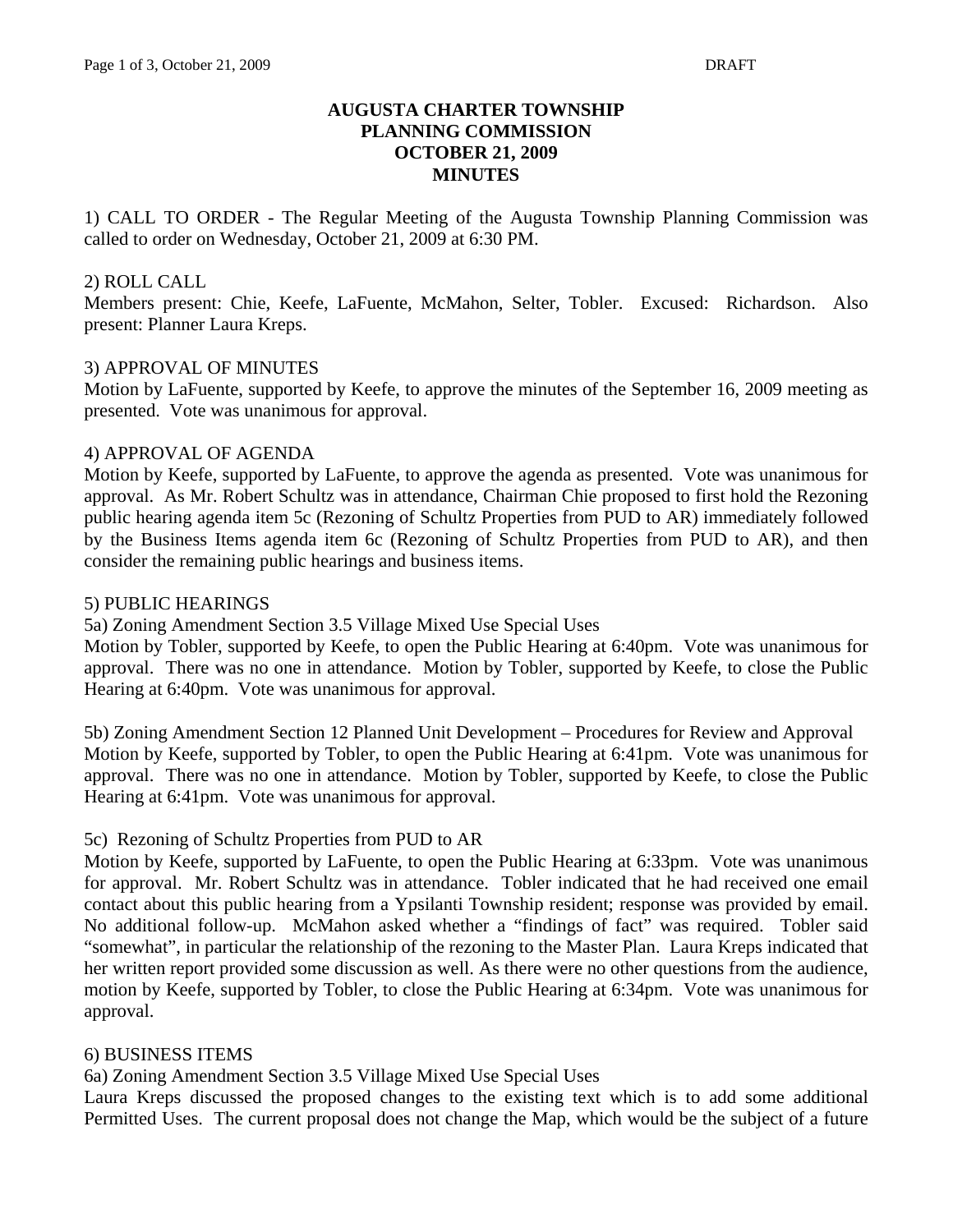Public Hearing. Tobler explained the purpose of the new Village Mixed Use section created in 2007, which was to address the hodge-podge of existing zoning and uses in Willis and Whittaker and to make the villages more "zoning friendly" for evolving uses. The current proposed changes were to include in the Permitted Uses Section all of the existing uses so that no new problems are created. McMahon asked about the required public notification of the changes and documentation of same. Motion by LaFuente, supported by Keefe, to recommend to the Township Board the approval of the proposed text changes for Section 3.5. Vote was unanimous for approval.

6b) Zoning Amendment Section 12 Planned Unit Development – Procedures for Review and Approval Kreps reviewed the proposed changes to the text. One was to correct a typographical error. The other changes were to modify the procedures for renewal of the application to generally allow only one renewal, although exceptions could be permitted. Also language was added to indicate that the property may be appropriately rezoned by the township if a PUD application has expired. Tobler indicated that the need for the text changes was first introduced at the 2008 Strategic Planning meeting, where it was noted that some PUD applications have remained dormant for many years. Motion by Keefe, supported by McMahon, to recommend the changes to the Section 12 Planned Unit Development Procedures to the Township Board. Vote was unanimous for approval.

# 6c) Rezoning of Schultz Properties from PUD to AR

Tobler indicated that the Master Plan currently calls for the property to be high density single family as part of the Urban Service District. When the Master Plan was modified in 2004, the Plan was made to reflect the "realities" at that time of existing PUD applications, and the Urban Service District was created to service the expected developments. The Urban Service District has now fallen apart as the PUD applications have gone away with the needed funding for the Urban Service District. When the County Planning approved the PA116 application, they recommended that Augusta Township consider modifying its Master Plan to reflect this change as a new reality. Laura Kreps has made the same recommendation in her written report. Throughout the Master Plan, the preservation of farmland is strongly emphasized. Hence the proposed rezoning is consistent with the text of the Master Plan, but a subsequent map change should be made in the future. Kreps pointed out that the proposed use is consistent with neighboring uses and is not creating any new conflicts. The rezoning of the property from PUD to AR was also a condition of the sale of the property from Biltmore to Mr. Schultz Motion by Tobler to recommend to the Township Board the approval of the requested rezoning from PUD to AR for Mr. Robert Schultz, that the Planning Commission finds that the rezoning is consistent with the text of the Master Plan to preserve farmland, that the proposal is compatible with neighboring uses and is compatible with the existing use and past use of the subject parcels. Motion supported by Keefe. Vote was unanimous for approval.

# 7) OPEN DISCUSSION FOR ISSUES NOT ON THE AGENDA

7a) Correspondence Received – none

7b) Planning Commission Members – Tobler discussed the need for a new section of zoning text that would address "wind power" installations. Our current ordinance is silent on this topic, which means that wind power installations are not permitted per Section 3.3.A.1. Tobler related an incident in Exeter Township where a 3 bladed windmill shed its blades through the wall of a neighboring house. One of the purposes of a zoning ordinance is to provide for the general public safety. Other information provided were handouts on a particular windmill design, its economic payback, a map of Michigan showing the availability of adequate wind for power generation, and the failed research results (insufficient wind) obtained at the Washtenaw County test site with an 80 meter tower.